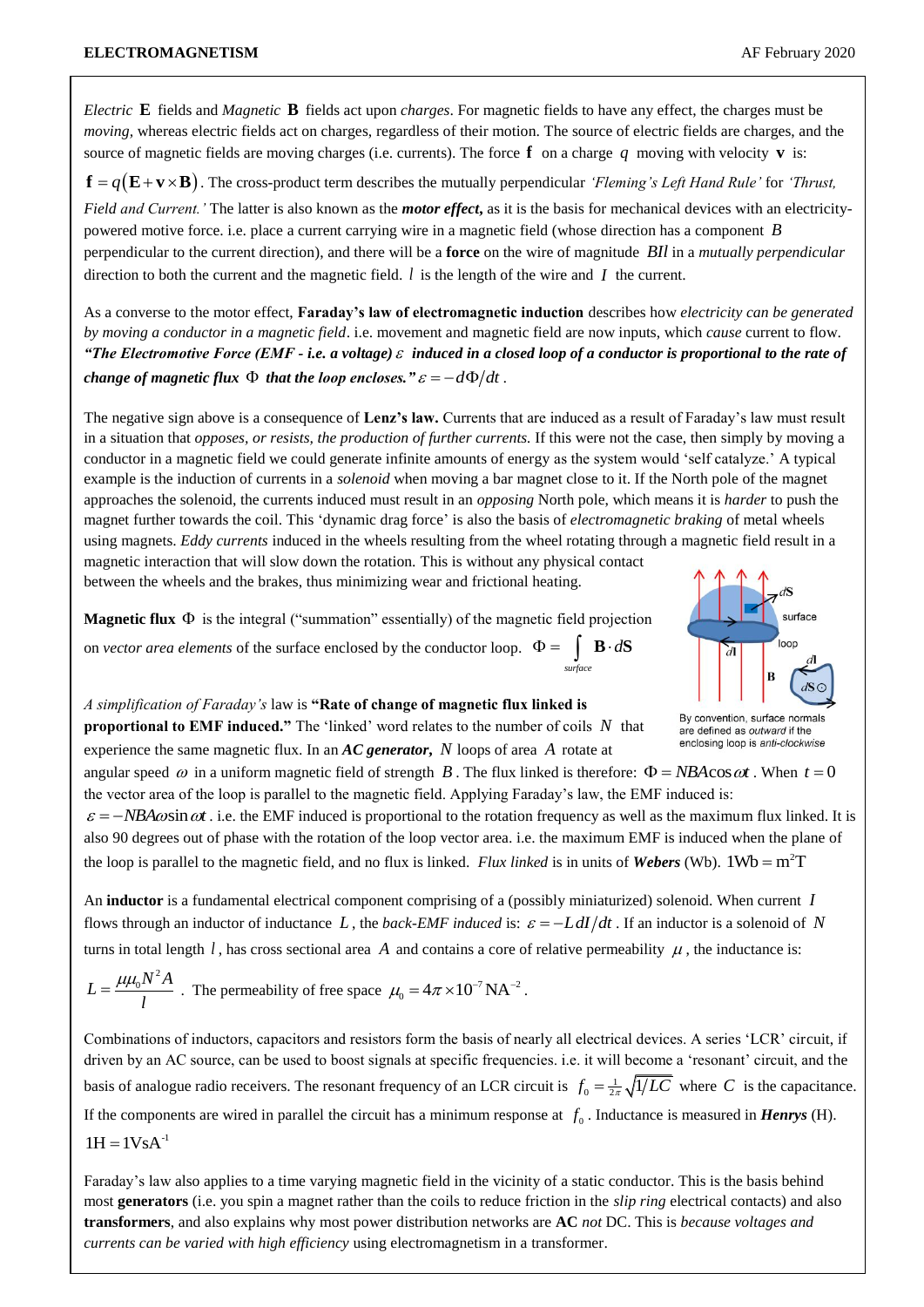A transformer is a pair of windings round opposing sides of a loop made of iron or similarly ferromagnetic material. If the flux linked, respectively, by primary (P) and secondary (S) coils is:  $\Phi_s = N_sBA$ ,  $\Phi_p = N_pBA$ ; applying Faraday's law yields:  $V_s/V_p = N_s/N_p$  which is the **Transformer Equation**. If the transformer is 100% efficient, this means power transfer from primary to secondary coils is without loss: i.e.  $I_p V_p = I_s V_s$  so therefore  $I_s/I_p = V_p/V_s = N_p/N_s$ .

i.e. high voltage, low current from a power transmission line can be converted to low voltage, high current for light industrial or domestic use. The last two equations are approximations. In reality on must consider the frequency response of a transformer (which varies with primary and secondary coil inductances, and also the resistances in the secondary and primary circuits). One must also consider the *mutual inductance* between the coils in calculation of the induced EMF. The transformer equation is valid for high frequencies, with low secondary current and a high degree of coupling between primary and secondary coils.

## **Question 1**

- (i) The Airbus A380 double-decker airplane has a wingspan of  $l = 79.8$ m and a cruising speed of  $v = 1,050$ km/h. The Earth's magnetic field has strength (in the polar regions) of about  $65\mu$ T. Assume the A380 takes a high latitude route, where the Earth's magnetic field is perpendicular to the velocity of the aircraft. Calculate the magnetic flux linked by the aircraft wings per second, and hence determine the EMF induced between the wing tips. If the aluminum skin on the wings is on average about 8.0m wide and 0.7mm thick, estimate the current induced in the wings if the resistivity of aluminum is about  $\rho = 2.7 \times 10^{-8} \Omega m$ .
- (ii) A solar flare consists of radio waves and a 'coronal mass ejection' (CME) of charged particles. Assume an average CME travels at 490km/s and consists of a beam of protons of mass  $m = 1.67 \times 10^{-27}$  kg and charge

 $e = 1.60 \times 10^{-19}$ C. When the particles reach Jupiter, they encounter a magnetic field perpendicular to their motion of strength  $B = 417 \mu T$ . Determine the radius *r* of the circular paths the magnetic field causes the protons to execute.

- (iii) A diesel-powered portable generator is taken on an adventure camp in the Lake District. It supplies mains AC at 50Hz, which means a sinusoidal voltage vs time output, with an amplitude of 325V. The generator employs a magnet of field strength  $B = 0.05$ T and the internal windings enclose an area of  $20$ cm  $\times$ 15cm. Calculate the number of windings *N* .
- (iv) A 500kV aluminum power line connects a power station to a substation 100km away. The substation has a stepdown transformer to produce appropriate voltages for industrial and domestic use. (a) Calculate the number of primary coil windings  $N_p$  if the secondary windings  $N_s = 50$  and the desired output is 4kV. (b) Assume the power line carries 660MW of power, and the transformer is 95% efficient. What current is flowing through the primary coil, and what flows through the secondary coil? (c) If the power line suffers a loss of 1% over the 100km, calculate the resistance of the cable and hence its radius  $r$ , assuming that the current flows uniformly through the whole body of the cable. (d) Compare *r* to the 'skin depth'  $(\delta / \text{mm}) \approx 5.03 \times 10^5 \sqrt{\rho/f}$ , which is the effective depth of AC currents of frequency  $f$  in a conductor of resistivity  $\rho$  and with a relative permeability of unity. Assume  $f = 50$ Hz.
- (v) In a school laboratory there is a cylindrical air-cored inductor of diameter 9.0cm and height 5.0cm which is labeled as having an inductance of exactly 1.0H. Calculate the number of turns *N* .
- (vi) An analogue electrical circuit consisting of a resistor, capacitor and inductor wired in parallel are used to filter out a 'mains hum' at 50Hz from low-frequency radio signals. If a 0.2H inductor is used, calculate the capacitance required.
- (vii) A bar magnet is rotated at 1000RPM directly above a solenoid of 2400 turns. The bar magnet is cuboid in shape, with the end being a square of sides 0.5cm. An EMF of 12.6mV is induced in the coil. Calculate the magnetic field strength (in T) experienced by the solenoid. How would the EMF change if the magnet was spun at 5000RPM, and twice as far away from the solenoid, and the solenoid had only 1200 turns? What was the original magnetic field strength (in mT) ?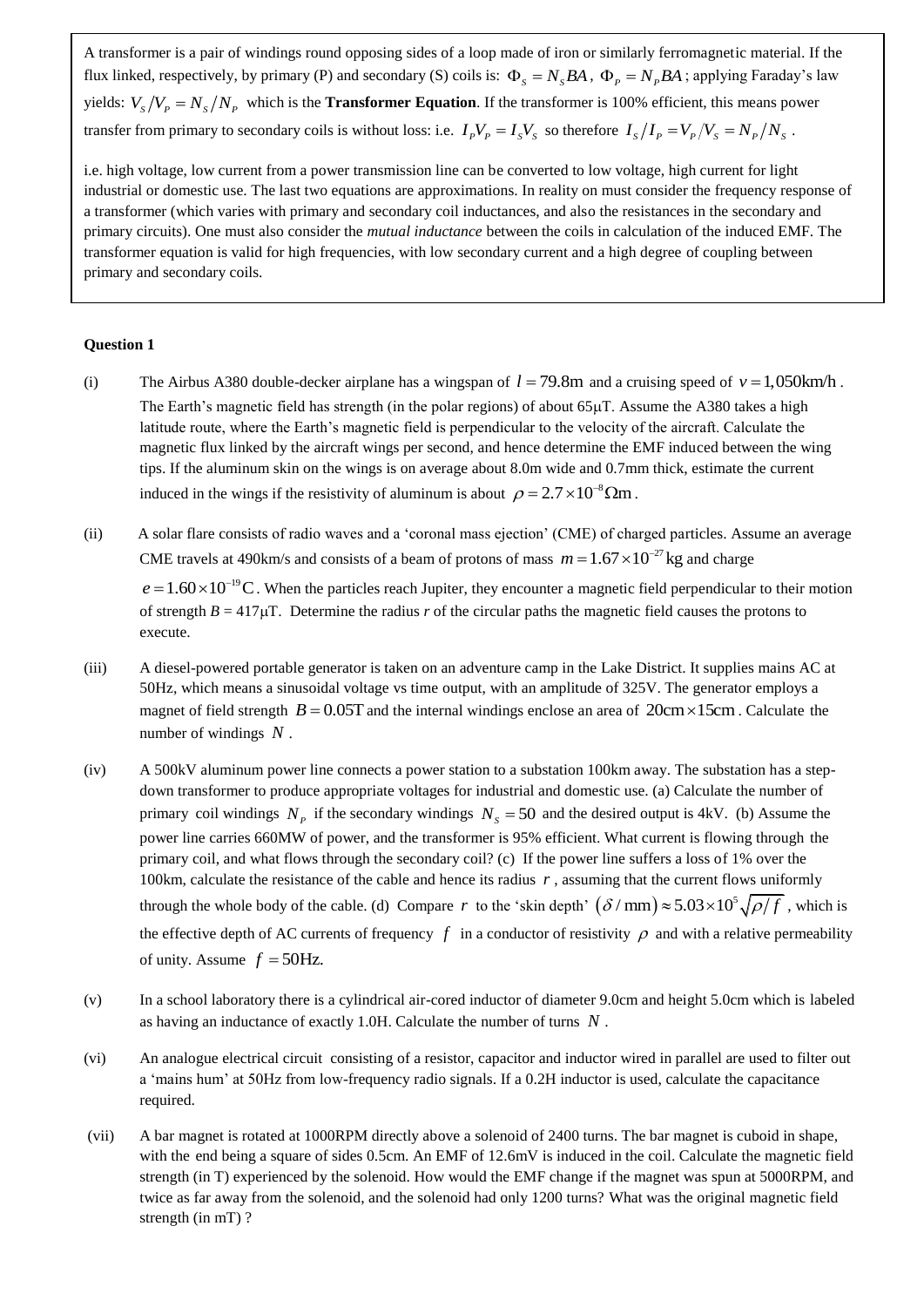(viii) A circuit consisting of a resistor of resistance  $R$ , a capacitor of capacitance  $C$  and inductor of inductance  $I$  is connected in series to a voltage source of EMF  $\varepsilon$ . If current I flows through the circuit, and voltage V is between the capacitor plates, explain why:  $I\epsilon = I^2 R + IL\frac{dI}{dt} + CV\frac{dV}{dt}$  $\frac{d}{dt}$  +  $CV - \frac{d}{dt}$  $\varepsilon = I^2 R + IL \frac{dI}{dt} + CV \frac{dV}{dt}$  and hence why the energy stored in an

inductor and capacitor (respectively) is:  $\frac{1}{2}LI^2$  and  $\frac{1}{2}CV^2$ .

**Question 2** A *Rogowski coil* is an electrical device for measuring AC currents in a wire *without* inserting an ammeter in series with the wire. It is a *toroidal* coil of wire of *N* turns, with loop cross section  $A$ , and the torus has radius  $r$ . A wire is coiled around in a 'nearly complete' ring and then looped back through the centre of the torus.

If the magnetic field at radius r from a current carrying wire is:  $B = \mu_0 I / 2\pi r$ , show that

**ROGOWSKI COIL** AC OUTPI INTEGRATOR

an AC current of the form  $I = I_0 \cos \omega t$  will result in an induced voltage output from the Rogowski coil of the form:  $V = \frac{\omega N A \mu_0 I_0}{2} \sin$ 2  $V = \frac{\omega N A \mu_0 I_0}{2} \sin \omega t$ *r*  $\omega N A \mu_0 I_0$  sin  $\omega$  $=\frac{\omega_1\omega_1\mu_0\omega_0}{2\pi r}\sin \omega t\ .$ 

**Question 3** A *Magnetron*, the key component in microwave ovens, and also in many radar transmitters, consists of a hot cathode which produces electrons, which are then accelerated in a radial sense to an anode. The cathode is a cylindrical wire of radius  $r$  and the anode is an outer cylinder of radius  $R$ . Assume a vacuum between these. A radial electric field exists between inner cathode and outer anode of strength  $E = \lambda/2\pi\varepsilon_0 a$ , where a is the radius from the centre of the cathode. Now consider the effect of a uniform magnetic field, perpendicular to the electric field and longitudinal to the cylinder. If voltage *V* is placed between anode and cathode, determine an expression for the magnetic field strength *B* which eventually results a circular path of electrons (mass  $m = 9.11 \times 10^{-31}$  kg) of radius R, and also calculate the

frequency of these circular orbits. *Hint* #1:  $V = \int_{0}^{R}$  $V = \int_{r}^{R} E dr$ . Use this to find  $\lambda$ . *Hint* #2: Think why the magnetic field does

no work on the electron, and hence by conservation of energy:  $\frac{1}{2}mv^2 = eV$  where v is the tangential velocity of circular orbits at radius *R* . *Note* i*n a Magnetron, the circulating electrons 'pump' further circulations in circular cavities in the anode. The result of this acceleration of charge is an emission of high frequency electromagnetic radiation which is typically in the high MHz to low GHz range.*

**Question 4** A small neodymium magnet is dropped from rest at the top of a vertical plastic tube. At about mid-way down the tube are a tight coil of wires, perhaps several thousand turns in a few cm. The coils are connected to a pair of identical light-emitting diodes (LEDs) wired in parallel, which are themselves wired in opposite directions. When the magnet reaches the coils the first solenoid lights up, peaking in brightness and then dropping to zero. At this point the second LED lights up, increasing in brightness to an even greater extent to the first LED, before also dropping to zero.

- (a) Sketch a graph of the LED brightness vs time. Use a solid line for LED #1 and a dotted line for LED #2.
- (b) Sketch a graph of the EMF induced in the coil by the movement of the magnet through it. The EMF is initially positive.
- (c) Use a sequence of diagrams involving the magnetic field linking the coil to (qualitatively) explain the features of the EMF vs time graph. Assume the magnet North pole is the underside i.e. pointing downwards.
- (d) The magnet is now dropped down a thick pipe made from aluminum. Explain qualitatively what you think will happen, and why. In your answer, explain the similarities and differences between this situation and the 'coil drop' in parts (a) to (c).

**Question 5** A filament light bulb consists of a tungsten wire of  $N = 50$  coils in length  $l = 2.0$ cm. The wire diameter is 0.046mm and the uncoiled length is 580mm. The resistivity of tungsten is  $\rho = 5.60 \times 10^{-8} \Omega m$ .

(a) Calculate (a) the resistance of the filament and (b) the inductance of the filament.